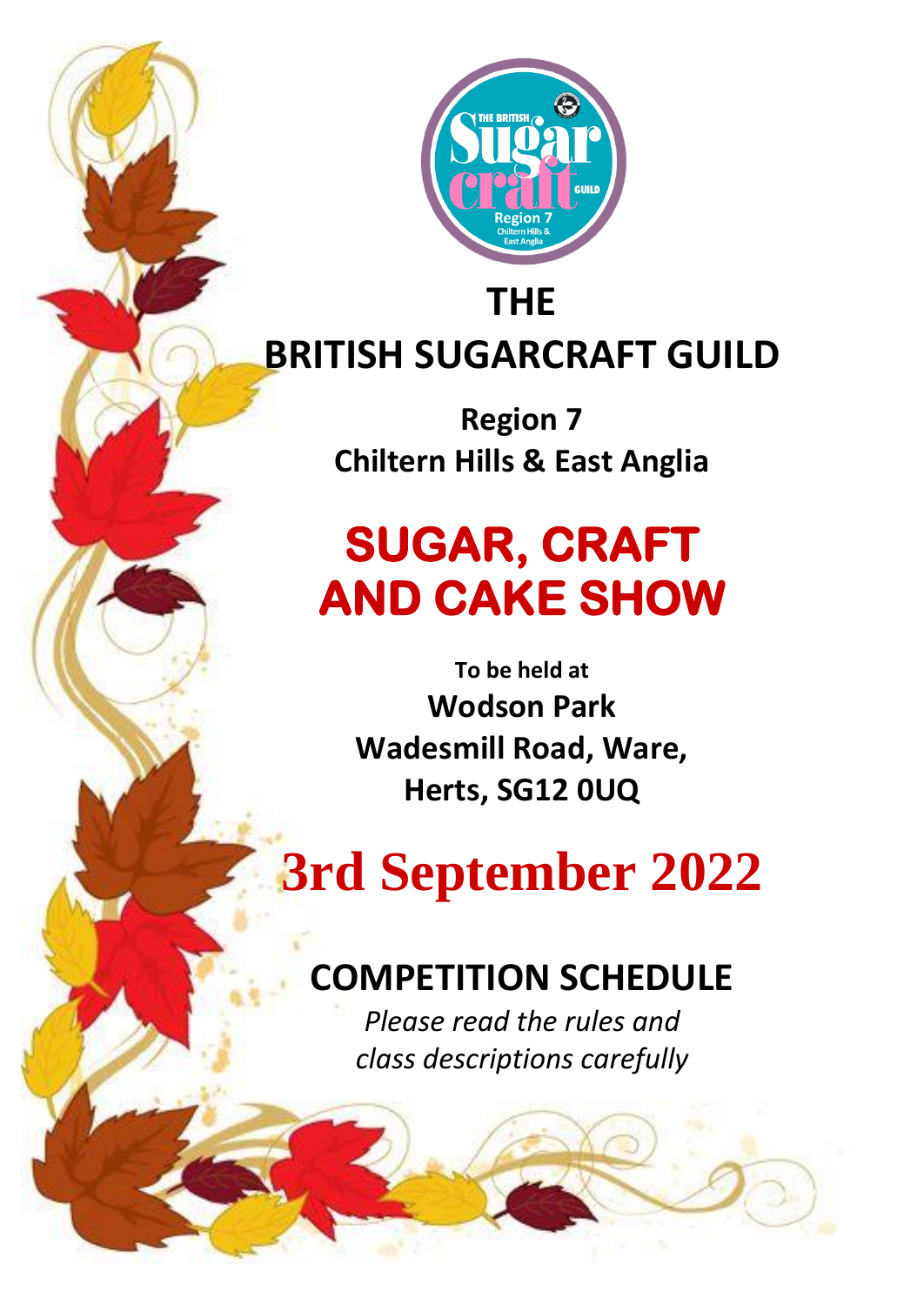#### **GENERAL INFORMATION FOR COMPETITORS**

This Competition Schedule has been written in conjunction with the British Sugarcraft Guild Guidelines for Competitors (Edition 2 September 2019). Copies are available from the BSG National Website [bsguk.org.](mailto:info@bsguk.org) Every Branch has a copy for reference. **Competitors should read the Schedule carefully to ensure that their entry complies with the requirements for the chosen class**. Any queries should be forwarded to:

Competition Secretary: Jan Thorpe Tel no: 01296 614263 Email: *janthorpehome@hotmail.com*<br>Show Chair: Show Chair: Estelle Mann Tel no: 01908 319440 Email: e.mann@talk21.com Show Chair: Estelle Mann Tel no: 01908 319440 Email: [e.mann@talk21.com](mailto:e.mann@talk21.com)<br>Region 7 Co-ordinator: Jill Kettle Tel no: 0776143244 Email: jket31@btinternet.com Region 7 Co-ordinator: Jill Kettle Tel no: 0776143244 Email: *jket31@btinternet.com*<br>Chairman of Judges: Marilyn Hill Tel no: 01142 467002 Email: marilynhill451@btin Marilyn Hill Tel no: 01142 467002 Email: [marilynhill451@btinternet.com](mailto:marilynhill451@btinternet.com)

#### **Rules and Conditions**

- 1. Competitions are open to British Sugarcraft Guild members and non-members.
- 2. Entry forms and fees to reach the Competition Secretary by Friday 19 August 2022. Entry forms should be sent with a stamped addressed envelope for acknowledgement of entries. Entries sent without an SAE will not be processed.
- 3. All individual competition entries to be in place by 9am on Saturday 3 September 2022. Branch Projects and Cygnet tables to be in place by 9.30am. Judging will commence at 10am.
- 4. 'No artificial decoration' means **NO** stamens, wires, ribbon, thread, dried materials, twigs, stones, moss etc may be used in or on the exhibit (except ribbon edging for boards). Everything must be edible.
- 5. The use of feathers or metallic cake jewellery is not permitted in any class.
- 6. Cakes will not be cut unless indicated. Dummies may be used unless otherwise stated.
- 7. Sharp objects such as pins or wires **must not** pierce the surface covering of a cake or dummy. A food grade posy pick or similar must be used. Safety seal is not acceptable without the use of a posy pick.
- 8. Cake boards/drums may be of any shape but must fit inside a square of the dimensions given for each class.
- 9. There is no height restriction unless indicated in the schedule.
- 10. Gold, Silver, or any other metallic colour/dust/glitter **must be edible and this must be stated on the packaging.** Any such colour used, **MUST** be supplied in an envelope marked with the competitor number and placed alongside the exhibit. If such colours are used and not supplied, the exhibit will be deemed 'Not to Schedule'. Rolkem colours are not edible.
- 11. If a list or recipe is asked for in the schedule, this **MUST** be supplied or the exhibit will be deemed 'Not to Schedule'.
- 12. Entries which do not meet the requirements described for the class will be deemed 'Not to Schedule' and marks will not be awarded.
- 13. All entries must be the original, unaided work of the competitor. The components must not have been used, either as a whole or in part in any previous competition, or have been published, either in print or on social media.
- 14. A competitor may only submit one entry per class but can enter more than one class if eligible to do so.
- 15. Identity labels will be issued on the day. These should be fastened to the front and base of the exhibit. No entry should display the name of the competitor.
- 16. The organisers cannot be held responsible for any loss or damage of exhibits which may occur.
- 17. The decision of the Chairman of Judges is final and **NO** correspondence will be entered into.
- 18. No tutor/teacher/demonstrator of sugarcraft is eligible to enter the Novice division.
- 19. The Organisers have the right to use photographs they have taken of competitors' items for non-commercial purposes. **ALL PHOTOGRAPHY TO BE FOR PERSONAL USE ONLY**. Competitors are not allowed to publish any photographs of any of the exhibits on any social media before the close of show.
- 20. Exhibits may not be removed from the Competition Area until after the close of the show at 4.30pm.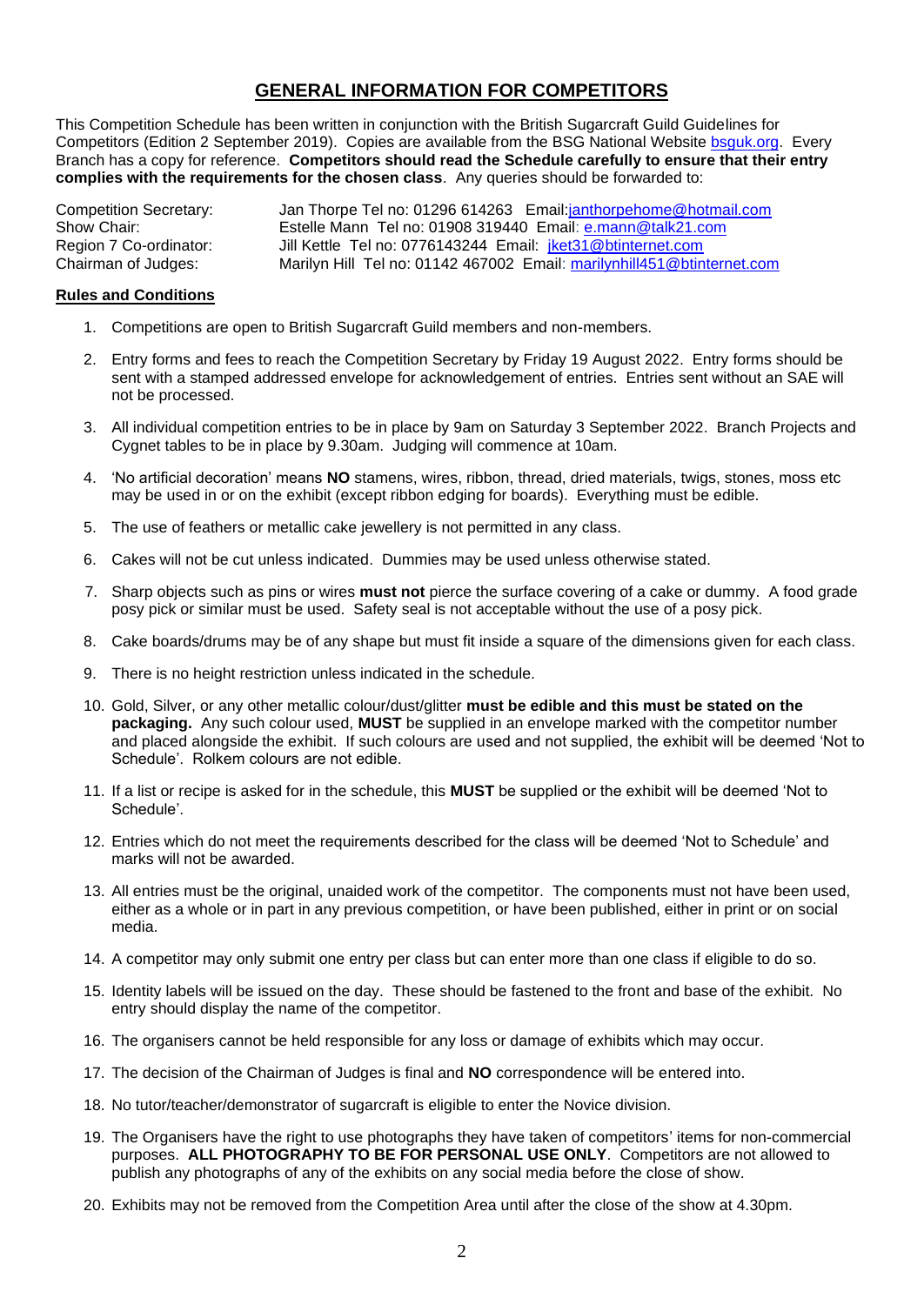#### **BRITISH SUGARCRAFT GUILD – REGION 7 SUGAR, CRAFT AND CAKE SHOW**

#### **3rd September 2022**

#### **COMPETITION SCHEDULE**

#### **MASTERCLASS DIVISION**

Open to all those who have won a Gold Award in **ANY** Sugarcraft Division of a Major BSG Competition. Competitors are limited to winning a maximum of three Gold Awards in any one class in this Division. Competitors entering Master Division at this Show are not allowed to enter, at the same Show, an exhibit of the same category at a lower division, eg a floral exhibit will not be accepted in the Open Division if the Competitor is also entering a floral piece in the Master Division.

#### **MC1 General Masterclass**

An exhibit of any edible medium of the Competitor's choice. Competitor **MUST STATE** on a card placed by the exhibit the medium(s) used for the exhibit, (ie sugarpaste, royal icing, marzipan, etc.) Ribbons, stamens, thread, wires and floristry tape are allowed. Dummies and food grade supports permitted. The exhibit can be any size. Competitors **must** indicate size on the entry form.

#### **OPEN DIVISION**

Open to anyone except those who have won three Gold Awards in any one class in the Open Division. The Competitor may enter any other class in the Open Division and need not have previously entered the Novice Division.

#### **OD1 Single Tier Royal Iced Celebration Cake for a Birthday**

A decorated **Birthday Cake** coated in royal icing – all decorations must be in royal icing only. No other mediums allowed. Dummies permitted.

**The entire exhibit must fit within a 12" (30cm) square.**

**THE BIRTHDAY BEING CELEBRATED MUST BE OBVIOUS TO THE JUDGES**.

#### **OD2 Wedding Cake coated in Sugarpaste**

A one or two tier **wedding cake** coated in sugarpaste – decorative work may include royal icing, sugarpaste, pastillage, flower paste, hand made sugar flowers and foliage, wired or unwired. Ribbons, stamens, thread, wires and floristry tape allowed. Pillars and separators, or items acting as such may be used

**No other artificial decoration allowed.** Dummies permitted. **The entire exhibit must fit within a 14" (35cm) square**

#### **OD3 Royal iced biscuits**

12 biscuits of 4 different designs with the theme of the 4 seasons, to be displayed as the competitor wishes. Biscuits are to be coated in royal icing and decorated using any edible mediums. **No artificial decorations** allowed on the biscuits, but ribbon may be used for hanging or display purposes. **The entire exhibit must fit within a 14" (35cm) square**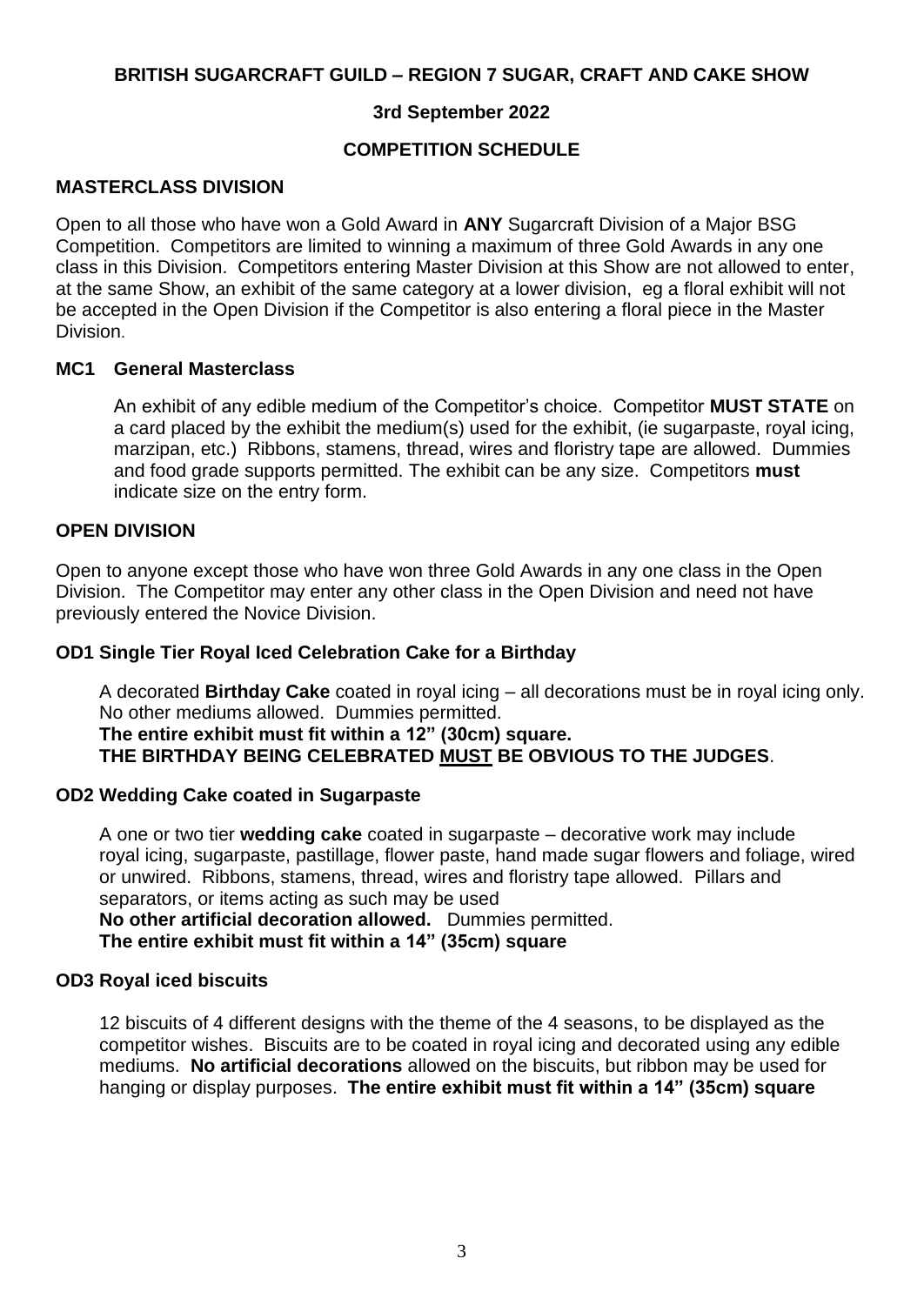#### **OD4 Floral Arrangement**

**An arrangement of flowers featuring a hat box –** An arrangement of handmade flowers and foliage made in gum paste/flower paste or any other edible medium. Buds, foliage and fruits may be used. Ribbons, stamens, thread, beads, wires, floristry tape, oasis or dry hard (for mechanics) are allowed. **The entire exhibit to fit within a 12" (30cm) square.**  A list of the common and/or botanical names of the flowers and foliage used should be provided alongside the exhibit.

*NB: An arrangement is where flowers are placed as individual stems or flowers taped together to form one stem. These individual stems are then placed into sugarpaste, icing, oasis, dry hard or a container to form an arrangement*

#### **OD5 A Floral spray**

**A floral spray or garland to be displayed on a hat or fascinator.** An arrangement of handmade flowers made in gum paste/flower paste or any other edible medium. Flowers, buds, fruits and foliage may be used. Ribbons, stamens, thread, beads, wires, floristry tape may be used but no other artificial decoration apart from the hat or fascinator, which may be displayed as the competitor wishes. **The exhibit to fit within a 14" (35cm) square.** A list of the common and/or botanical names of the flowers and foliage used should be provided alongside the exhibit.

*NB: A spray – made from wired flowers taped together and assembled to form one unit.* 

#### **OD6 Pastillage Mask**

A Pastillage Mask suitable for a **Masked Ball.** To be decorated with any edible mediums **only** and displayed as the competitor chooses. **Exhibit to fit within a 10" (25cm) square.** 

#### **OD7 A Miniature Garden**

An exhibit made in any edible medium (please state on a card placed beside the exhibit, the type(s) of mediums used). Wires, floristry tape, stamens, thread and ribbon may be used. The height must be in proportion to the size of the base and show skilful construction. **The entire exhibit to fit within a 6" (15cm) cube. These dimensions to include any display materials used.**

#### **OD8 Novelty Cake for Halloween**

A Novelty Cake for Halloween – The cake to be coated in any edible medium. At least 50% of the mass of the whole exhibit must be cake (fruit, Madeira, sponge, Rice Krispies cake or chocolate biscuit cake), which **must** be sculpted into the shape. The cake may be cut. **No pre-shaped speciality tins allowed. No artificial decorations allowed. No dummies allowed**. **Food grade internal supports may be used. The entire exhibit to be on a board/drum to fit within a 14" (35cm) square.** (This class is meant to show competitor's skill at cutting and shaping the cake)

#### **OD9 A Model with a Fairy Tale Theme**

A decorative piece of modelling in any edible medium. A minimal amount of royal icing is allowed for assembly and decoration. Edible food colours may be used for colouring the mediums used and for painting highlights. Discrete edible or non-edible supports may be used. **The entire exhibit must fit within a 10" square (25cm)**

*Competitors should be aware of copyright issues, and not copy a character directly from a movie or television programme or book.*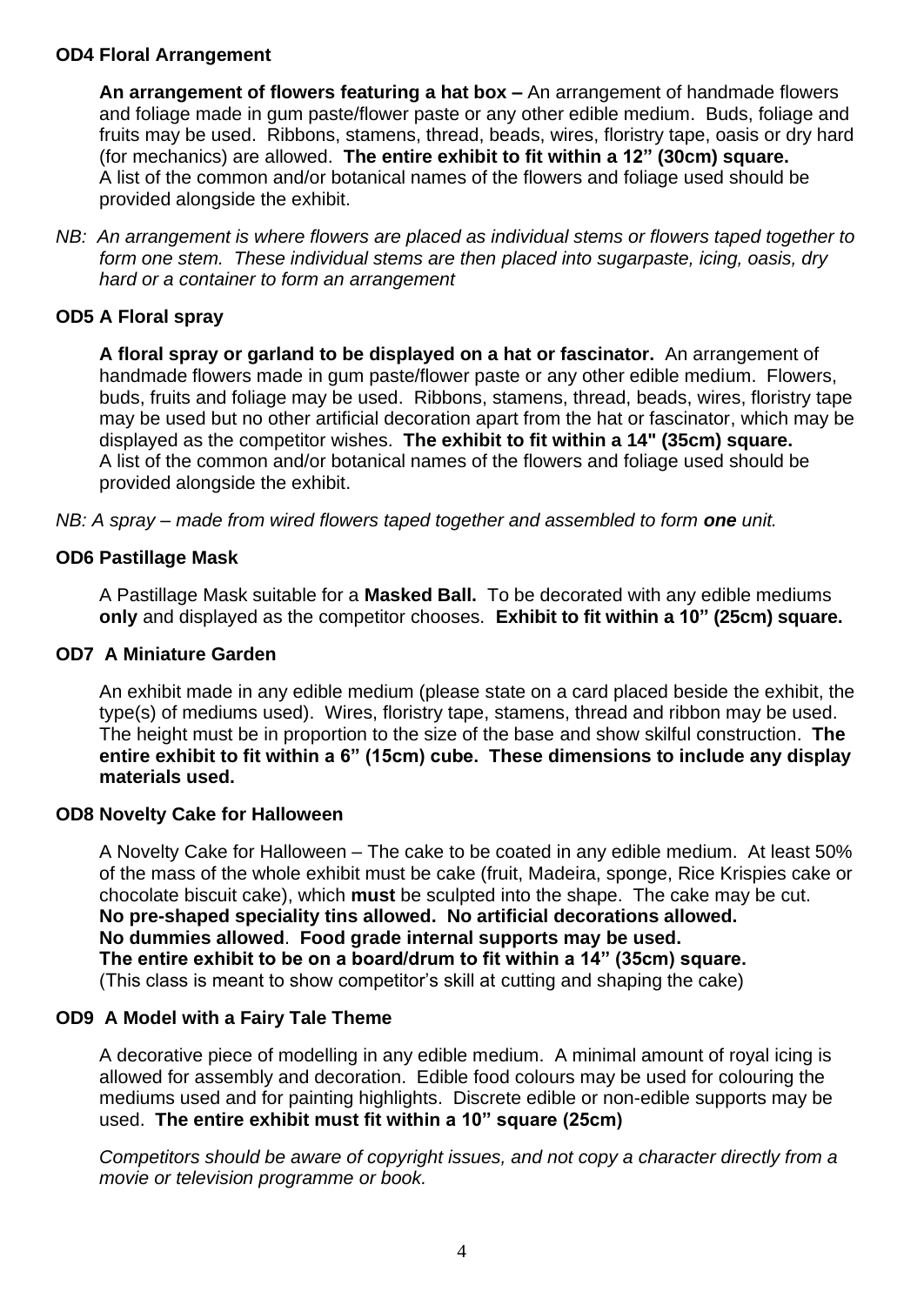#### **OD10 Decorated Fruit Cake – Royal Icing/Sugarpaste**

- **a) Royal Icing –** An 8inch (20cm) **ROUND** rich fruit cake to be covered with marzipan and coated with royal icing, to be presented on an 11" (28cm) royal iced coated board. The base of the cake to be neatened with shell edging, piped in royal icing. The cake to be additionally decorated with royal icing skills, eg scrollwork, dots or cornelli work. ALL piping to be directly onto the cake and all coating and decorating to be in white only. **The cake will be cut and tasted**.
- **b) Sugarpaste –** An 8inch (20cm) **ROUND** rich fruit cake to be covered with marzipan and coated with white sugarpaste, to be presented on an 11" (28cm) sugarpaste coated board. The base of the cake to be neatened with shell edging or snails trail piped in royal icing or let-down sugarpaste. The cake to be additionally decorated with embossing and/or crimping skills only. All work to be directly onto the cake and all coating and decorating to be in white only. **The cake will be cut and tasted**.

#### **NOVICE DIVISION**

"A **Novice** is a beginner or someone new to a particular skill who has not yet won a Gold Award in the chosen class at any BSG competition (with the exception of the Children's Division), ie if a Gold in the Novice Miniature has been won, a Competitor may not enter Novice Miniature again, but could enter another class in this Division."

**No tutor/teacher/demonstrator of sugarcraft is eligible to enter the Novice Division.**

#### **ND1 Single Tier Cake for a wedding**

A decorated **wedding cake**, coated in any edible medium. Decorative work may include royal icing, sugarpaste, pastillage, flower paste, handmade sugar flowers and foliage, wired or unwired. Ribbons, stamens, thread, wires and floristry tape allowed. **No other artificial decoration allowed.** Dummies permitted.

**The entire exhibit must fit within a 12" (30cm) square.**

#### **ND2 A Novelty Cake with a mystical theme**

The cake to be coated in any edible medium. At least 50% of the mass of the whole exhibit must be cake (fruit, Madeira, sponge, Rice Krispies cake or chocolate biscuit cake), which **must** be sculpted into the shape. The cake may be cut.

**No pre-shaped speciality tins allowed. No artificial decorations allowed. No dummies allowed**. **Food grade internal supports may be used. The entire exhibit to be on a board/drum to fit within a 12" (30cm) square.**

#### **ND3 A Floral Display on a candle with an Autumn theme**

A display of handmade sugar flowers made in gum paste/flower paste or any other edible medium. Buds, foliage and fruit may be used. The flowers to be presented on a candle of the competitor's choice, with or without a candlestick or holder. Ribbons, stamens, thread, wires, floristry tape, allowed.

#### **The entire exhibit to fit within an 8" (20cm) square.**

A list of the common and/or botanical names of the flowers and foliage used should be provided alongside the exhibit.

#### **ND4 A Pastillage Greetings Card suitable for Christmas**

A pastillage greetings card suitable for Christmas decorated with any edible medium. Sugar flowers may be included. Wires, stamens, thread, ribbon and floristry tape allowed. No other artificial decorations allowed.

**The entire exhibit must fit within a 10" square (25cm)**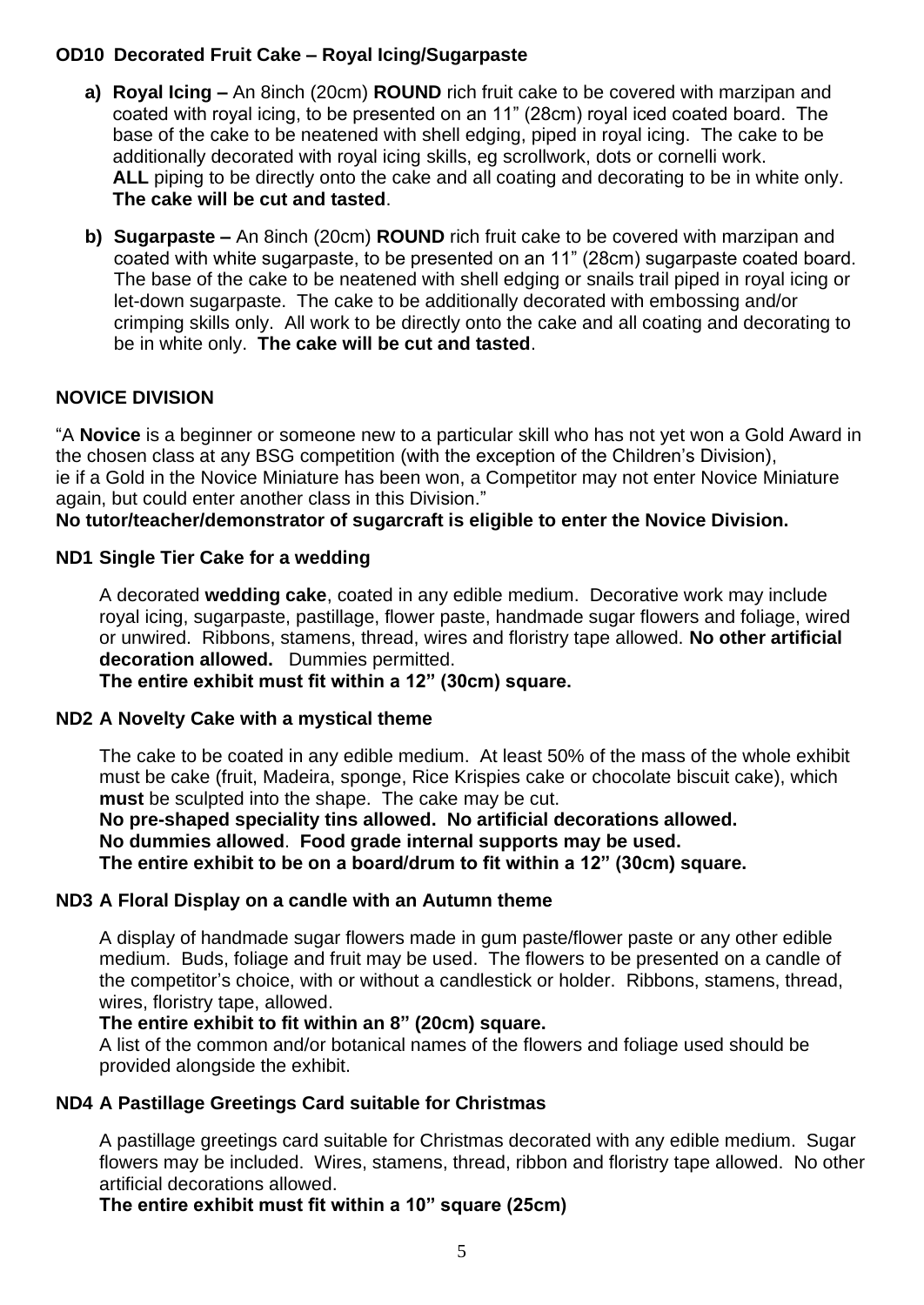#### **ND5 Cupcakes for a Harvest Festival**

A selection of 12 homemade cupcakes showing either 3 or 4 different designs and flavours with a Harvest Festival theme. To be displayed as the competitor chooses. **The entire exhibit must fit within a 14" (35cm) square**.

An example of each flavour will be cut and tasted. Recipes to be provided.

#### **CHILDREN'S DIVISION**

A child may enter any class for which they are eligible, ie a 10 year old may enter the Juniors or Teens class. However, once 3 Gold Awards have been won in one category the child **must** move up to the next level. A child winning 3 Gold Awards in the Teens category must then move up to the Adults Novice or Open Class.

#### **MINORS: 9 years of age, and under at date of the Competition.**

#### **JD1 Bonfire Night**

A display of 6 cupcakes with a Bonfire Night theme decorated with any edible medium. To be displayed on a plate, cake board or drum. Children are not required to bake the cupcakes. **No artificial decorations allowed. The entire exhibit to fit within a 10" (25cm) square.**

#### **JUNIORS: 12 years of age and under at date of the Competition.**

#### **JD2 A bag I would take to school**

A cake or model showing any bag that you would take to school. This could be a satchel, lunchbox, sports bag etc. Any edible mediums may be used ie sugarpaste, marzipan, pastillage etc. Dummies permitted**. No artificial decorations allowed**. **The entire exhibit to fit within a 10" (25cm) square.**

#### **TEENS: 16 years of age and under, at the date of the Competition.**

#### **JD3 Footwear**

A decorated cake featuring any kind of footwear**,** to be coated in any edible medium. All decoration to be in an edible medium. Dummies permitted. **No artificial decorations allowed. The entire exhibit to fit within a 10" (25cm) square**.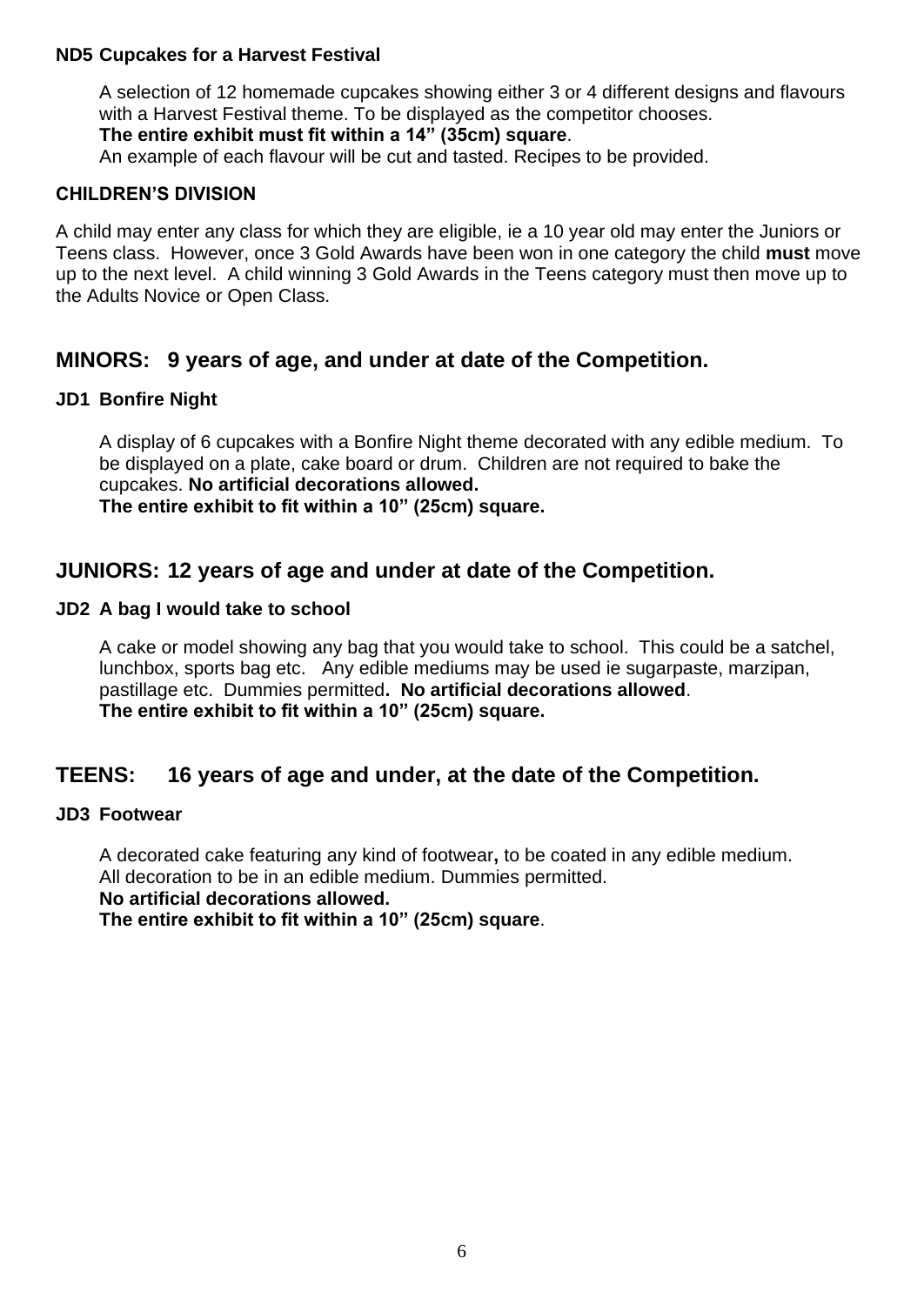#### **BSG MEMBERS CLASSES BRANCH PROJECT 1**

The theme for the Branch Project is: **"Autumn"** to fit on a table 6ft x 2ft 6ins.

A display of pieces of original work by members of a Branch of the British Sugarcraft Guild. This exhibit is to show a wide range of skills and should not exceed more than 50% of any skill or item shown, for example 50% floral display.

Marks will be awarded for the overall exhibit, ie the "**Wow Factor**".

**All work must be original and not previously exhibited. No written comments will be given, however, Judges will be available on the day to give verbal feedback.**

#### **CYGNETS' BRANCH TABLE**

This is open to "**CYGNETS OF ALL ABILITIES**". One table, size (6ft x 2ft 6in). The theme for the Cygnets is the same as the Branch Project **"Autumn".** There is no restriction on the number or type of items to be displayed and judged provided they are made from any edible medium.

For both the Branch Projects and Cygnets' Branch Tables the judges will look for a wide range of skills and mediums and evidence of the opportunity for members to take part at any level of ability

#### **TABLE FOR DISPLAY ONLY**

To be created by one or more people working together. The theme is **"Autumn"**. There is no restriction on the items that can be displayed provided they are made from any edible medium.

One table 6ft x 2ft 6in is allowed for the display area

#### **UNDER 18s' – TABLE FOR DISPLAY ONLY**

This is "**OPEN TO ALL AGES AND ABILITIES**". One table, size (6ft x 2ft 6in). The theme is the same as above **"Autumn".** There is no restriction on the items that can be displayed provided they are made from any edible medium.

#### **CHARITY CAKE**

A cake or dummy coated in any edible medium to represent a registered charity**. The charity must be clearly identifiable** and include a short description about the charity and its objectives. The name and address must be provided at the time of entry. Artificial decoration allowed. **Please obtain permission from the represented charity to avoid problems with copyright.** Visitors to the exhibition will be the judges for this category. This cake may be made by one or more competitors.

A contribution to the collection tin will entitle a visitor to a ticket to vote for their favourite. The cake that gains the most votes wins, and all proceeds will be donated to that charity.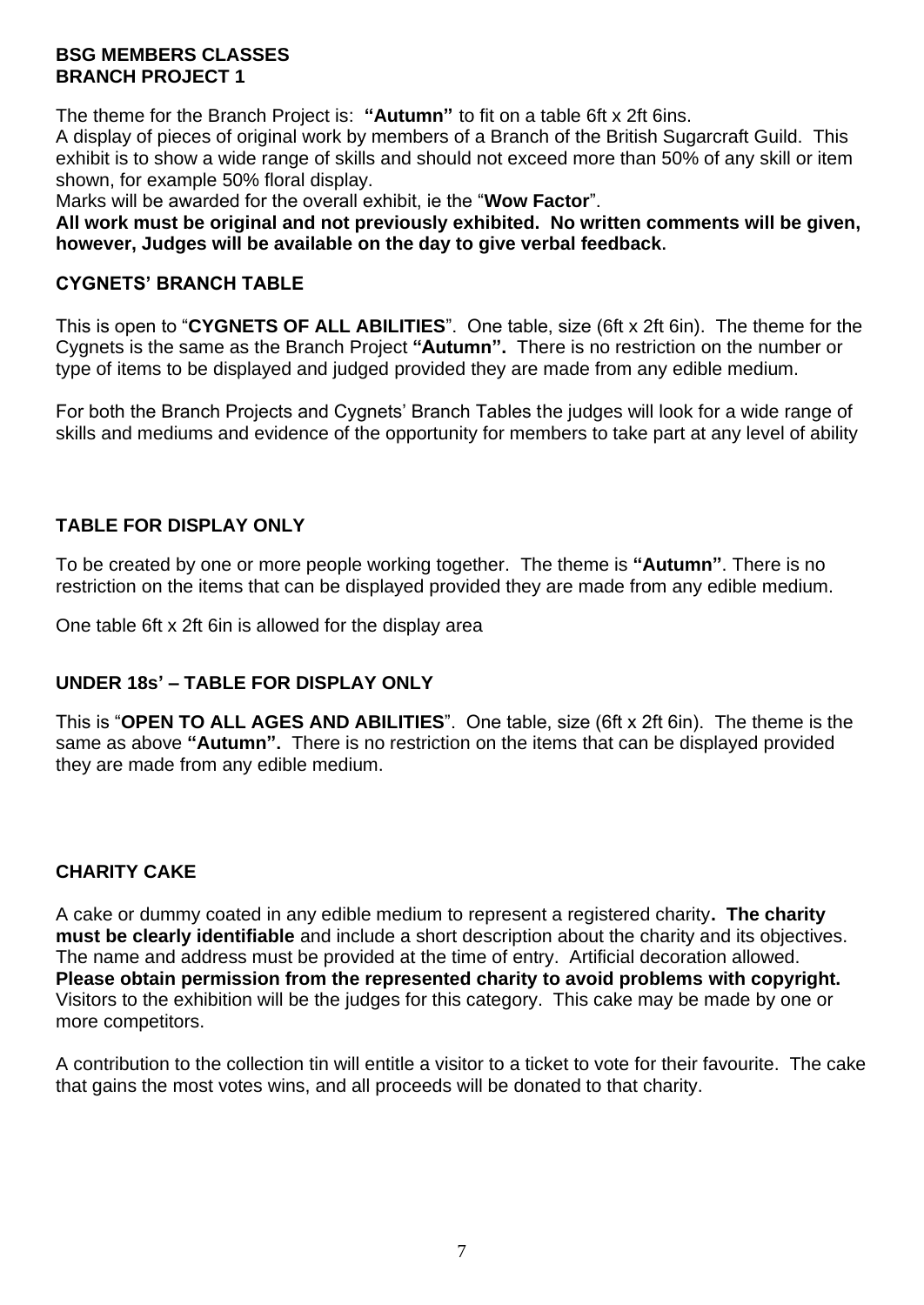#### **THE BRITISH SUGARCRAFT GUILD – REGION 7 SUGAR, CRAFT AND CAKE SHOW Saturday 3rd September 2022 INDIVIDUAL COMPETITION ENTRY FORM OPEN TO BSG MEMBERS AND NON MEMBERS**

Please use Block Capitals and Full Name:

| (Delete as necessary) |                    |
|-----------------------|--------------------|
|                       |                    |
|                       |                    |
|                       | (where applicable) |

I wish to enter the following classes: -

| <b>DIVISION</b> | <b>CLASS NO</b> | <b>TITLE OF CLASS</b> |
|-----------------|-----------------|-----------------------|
|                 |                 |                       |
|                 |                 |                       |
|                 |                 |                       |
|                 |                 |                       |
|                 |                 |                       |

and hereby agree to abide by the rules and conditions, and to accept the decision of the Chairman of Judges as final. I confirm that for any Novice Class entered I am not a demonstrator, teacher or tutor of sugarcraft.

|            | <b>Masterclass Competitors:</b> – please state size of Exhibit | inches (cm) square |
|------------|----------------------------------------------------------------|--------------------|
| Under 18s: | - please state your age                                        |                    |

Signed: .............................................................. Date:....................................................................

Entry Fee: - Adults BSG members - £15 for first class entered (to include entrance to Show) £6 for each subsequent entry Non members - £17 for first class entered (to include entrance to Show)

£7 for each subsequent entry

**£2 per entry will be refunded when the entry is delivered to the show**

Under 18s - £6 for first class entered (to include entrance to Exhibition) £3 each, for subsequent entries.

Please make cheques payable to "BSG – Region 7" and enclose a stamped addressed envelope for acknowledgement and entry ticket

The completed entry form and cheque should be returned by Friday **19th August 2022**

**The Competition Secretary:** Jan Thorpe, Cymbeline, Risborough Road, Little Kimble, Bucks, HP17 0UE Tel. No: 01296 614263 E-mail: [janthorpehome@hotmail.com](mailto:janthorpehome@hotmail.com)